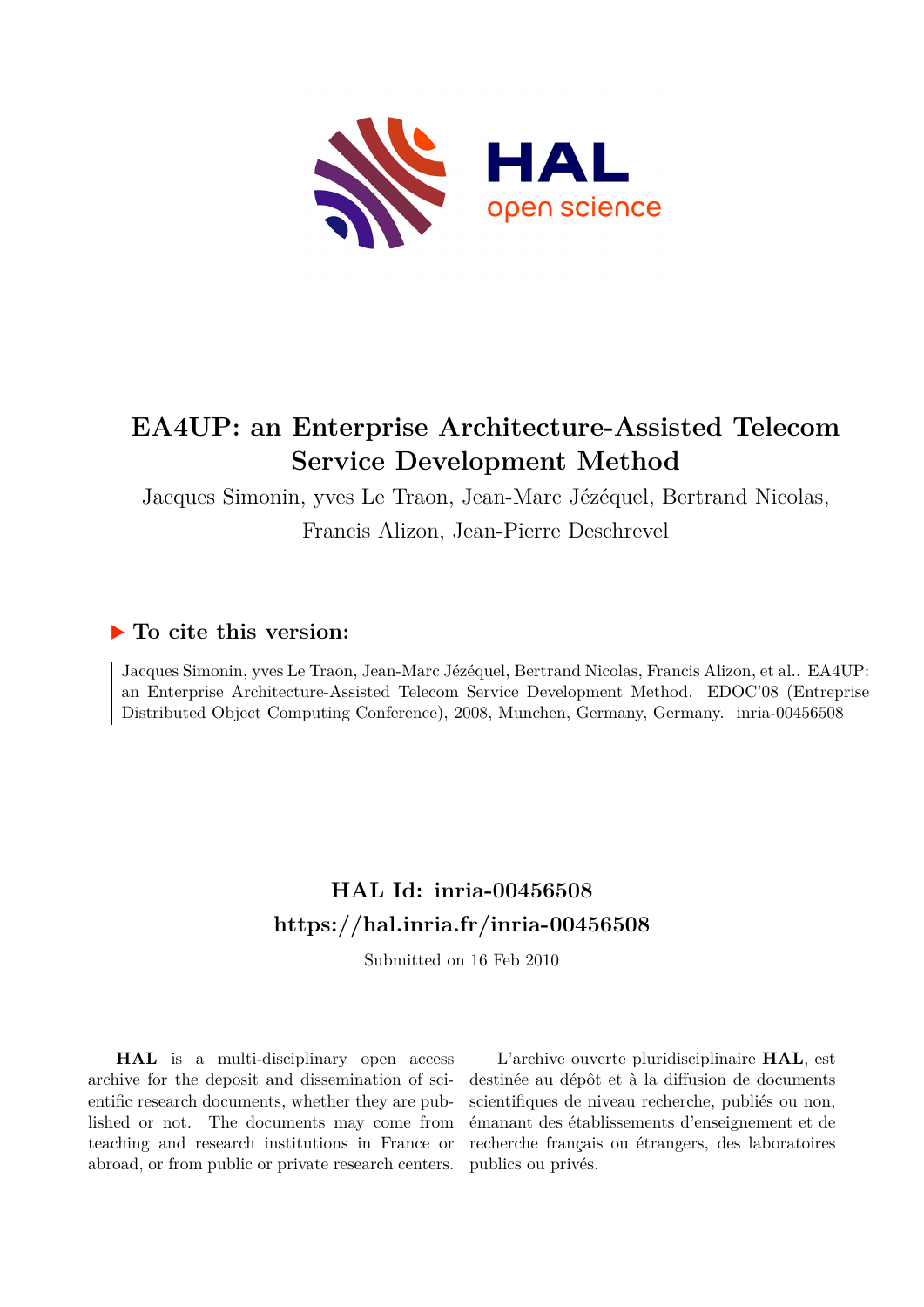# EA4UP: an Enterprise Architecture-Assisted Telecom Service Development Method

Jacques Simonin<sup>1</sup>, Francis Alizon<sup>1</sup>, Jean-Pierre Deschrevel<sup>2</sup>,

Yves Le Traon<sup>3</sup>, Jean-Marc Jézéquel<sup>4</sup> and Bertrand Nicolas<sup>1</sup>

 $1$  Orange Labs, 2 avenue P. Marzin 22300 Lannion, France,

 $^{2}$ Orange Labs, 42 rue des Coutures, 14066 Caen, France,

<sup>3</sup>ENST Bretagne, 2 rue de la Châtaigneraie, 35576 Cesson-Sévigné Cedex, France,

<sup>4</sup>INRIA & Rennes University, Campus Universitaire de Beaulieu, 35042 Rennes Cedex, France

jacques.simonin@orange-ftgroup.com, francis.alizon@orange-ftgroup.com,

jeanpierre.deschrevel@orange-ftgroup.com, yves.letraon@enst-bretagne.fr, jezequel@irisa.fr, bertrand.nicolas@orange-ftgroup.com

# Abstract

The cost of a telecom service development is correlated to the discontinuity and the complexity of the process. To solve this problem, we propose a method dedicated to telecom service development, called EA4UP method. The first EA4UP characteristic is the use of the Enterprise Architecture (EA) for the design activity. The EA promotes component reusing, and improves development process continuity thanks to a Model Driven Engineering approach. In this new method, EA enforces the transformation of an analysis model into a design model. The second EA4UP characteristic is to place functions in the core of the method (instead of data). The assessments of eleven projects allow to measure profits of this EA4UP method with regard to the previous ones.

Keywords: Unified Process, Enterprise Architecture, telecom service development.

# 1. Introduction

A telecom service is a service provided to an enduser by a telecommunication operator. For example, a messaging service enables an end-user to create an email, to send it to another user and to receive emails. This service is decomposed in three functions: message creation, message sending and message receipt. In France Telecom, architects develop new telecom services based on such decompositions which are instantiated into components. For decreasing

development costs, components reuse becomes the rule and not the exception. Such reuse requires identifying and sharing service components. Besides, telecom service development processes follow the standards of system development [1], for instance they use a development process such as the Unified Process (UP) [2], well-known incremental, iterative use-case driven process.

One of the major requirements of telecom service development is that they should leverage existing building blocks called enablers, as defined by Open Mobile Alliance (OMA) [3]. An enabler dedicated to messaging functions could be used for the architecture design of the previous messaging service. It would indeed make no sense to redevelop an enabler implementing basic messaging functions with a specific protocol as POP [14]. More generally, the current Information System (IS) infrastructure must be optimized to allow the smooth integration of new telecom services. This reusing means also a telecom service architecture rationalization with a sharing of functions and technologies. The telecom services IS evolution should then benefit of this rationalization.

A dynamic approach is intrinsic to service design. Consider for example a simple electronic message sending service that can be described as a sequence of: (i) a successful user authentication; and (ii) a message sending by the user. For business IS applications, the static aspect description is often the main point of view with the study of the data model. The Orange Labs experience is that the data driven approach fails in capturing the telecom service dynamics. With a data model, the architect has to design data from entities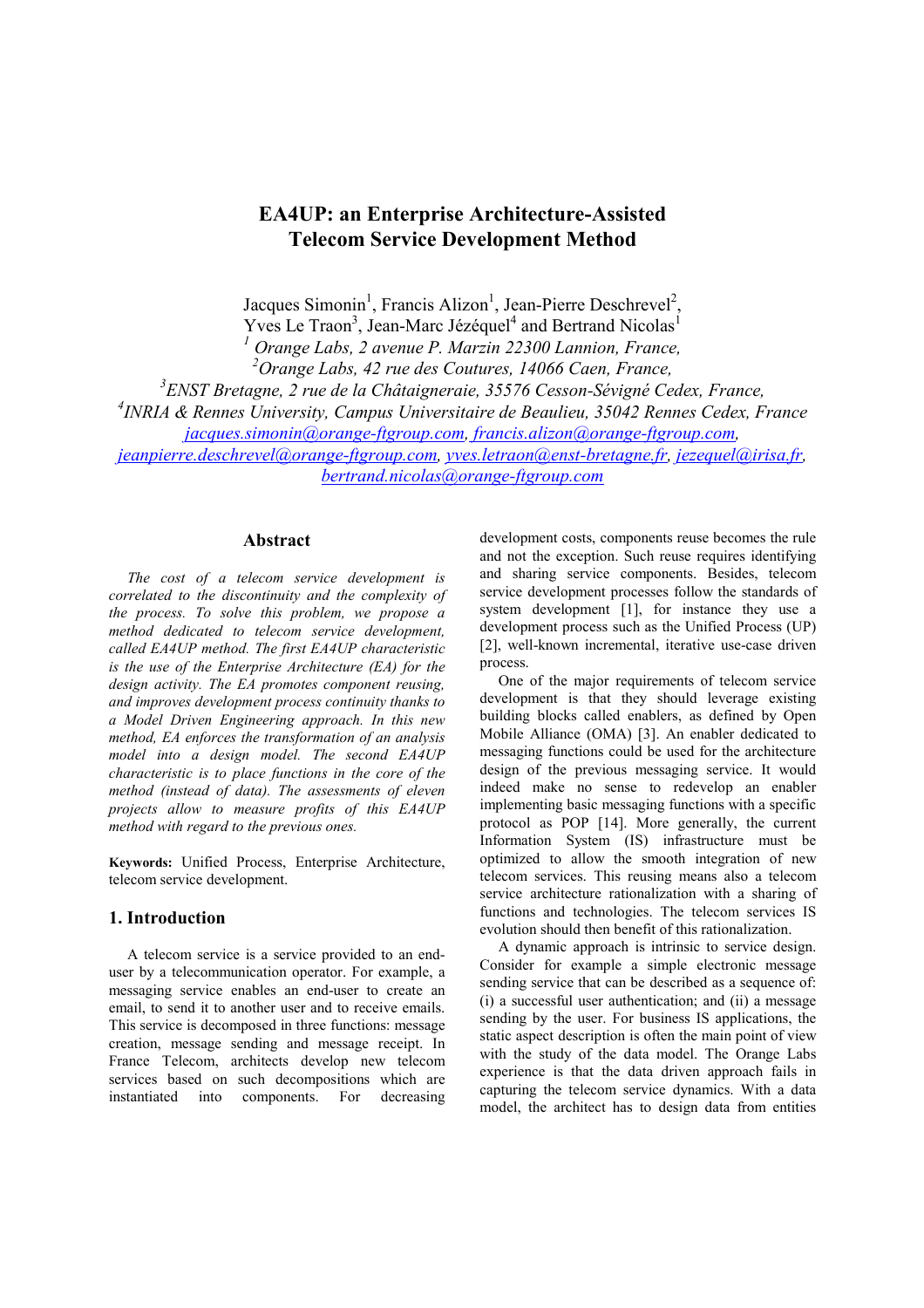specified during the requirements workflow [9]. For example, a messaging service scenario could be:

1. a message is sent by a user identified by name

2. the message is stored in the messaging box of the user

Data could be User's identity, Message and Messaging box. Then, the architect must design dependencies between these data according to the telecom service scenario. The scenario becomes:

− a dependency between data extracted from Message and User's identity

− a dependency between data extracted from Message and Messaging box

A telecom service is less complex to understand with a function sequence description than with a data model description. For example, a messaging service scenario could be:

1. Identify the messaging user

2. Send a message

3. Store a message in a messaging box

This paper presents a new method, called EA4UP (Enterprise Architecture for Unified Process), which is a customization of UP to deal explicitly with dynamic aspects of telecom service architecture. Used by France Telecom, its specificity lies in the design step which is primarily seen as a composition of enablers. The enabler definition and production are the goals of the Enterprise Architecture (EA) [4] of the telecom services Information System (IS).

To be able to reuse enablers, the principle of our solution is based on the dynamic aspect of a telecom service. This re-use objective requires the precise study of all steps of every telecom service scenario, and in particular, to cater for all messages exchanged between enablers.

Section 2 presents how the EA is used in a UP development of a telecom service. This section focuses on the description of the EA4UP method for functional and technical designs. Requirements and analysis workflows are consistent with the previous France Telecom approach [5], and design, implementation and test workflows are not specific in our approach. Section 3 presents related works. The EA4UP method has been evaluated in the field at both France Télécom and Telekomunikacja Polska, and experimental results are reported in Section 4, as well as the perspectives deduced from these results.

# 2. EA4UP method

The main characteristic of the EA4UP method is to involve the functional telecom services EA. The functional architecture defines the generic functional elements for telecom services. These elements can be specialized according to each telecom service. In the same way, the technical EA defines a set of recommendations of technical elements which are used in the design phase; for example, the protocols on which the service will be deployed.

The outcome of each activity in the workflow is captured in an abstract way through a model, expressed using the Unified Modeling Language (UML) [7].

The EA4UP method for telecom service design is an iterative sequence of tasks. Each task is characterized by its input and output elements. Every input element is the result of an upstream task. This paper details only the functional and technical designs enforced by, respectively, functional and technical EA.

The messaging telecom service outlined in the introduction will serve as a running example to illustrate our EA4UP method.

# 2.1 Method overview

The EA is the solution at the core of the EA4UP method to solve the development cost problem. The functional and technical EAs provide the functional and technical frameworks useful for component sharing. The EA allows the re-use of the enablers, hence making it possible to decrease the development costs.

The MDE approach [6] where an analysis model is transformed into a functional design model or into a technical design model will be used to address the problem of development discontinuity. Telecom service architects have to enforce the EA of telecom services IS. The EA playing the role of transformation enforcing, enables thus the improvement of the development continuity.

To decrease the telecom service development complexity, data are deduced from function interactions which illustrate the telecom service usage. The data design is thus a consequence of the design of the dynamic aspects of the functional architecture, and it is not an independent design.

The 5 core workflows defined in an iterative UP development process are: Requirements, Analysis, Design, Implementation and Test [1]. Within the framework of a service telecom development described in Fig.1, the core Design workflow is split along architectural views [12]:

− Functional Design for the functional view which contains the IS functions carrying out the telecom service analysis ;

− Technical Design for the technical view which describes the set of technologies used for the telecom service deployment ;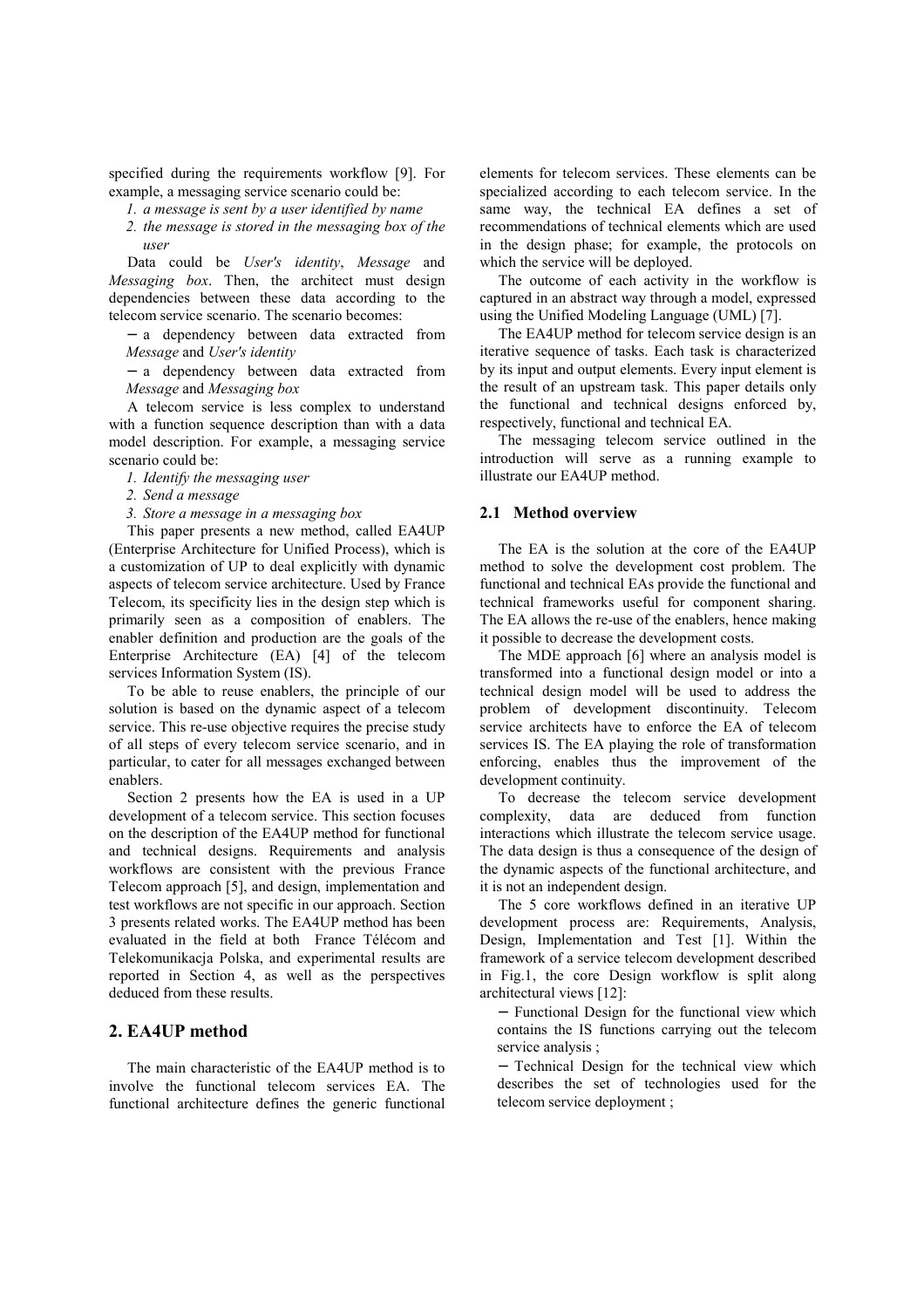− Applicative Design for the applicative view which describes the set of telecom service applicative elements.

The functional EA impact takes place between Analysis and Functional Design. Functional EA is designed by enterprise architects who are experts of the telecom services IS areas. They design a functional view which corresponds to the strategy of the company. In the case of France Télécom, the telecom services IS functional view is composed of several tens of functional components.

The architects who design the target functional view of the telecom services IS also add functional interfaces to these functional components. These interfaces must be compliant with the strategy of the company. For example, the enterprise architects may consider that, strategically, a mailbox has to refer to the user's identity of a messaging service. In that case, in the target functional view, they would design a functional interface provided by the identity management functional component and used by the messaging box management functional component.

The impact of the technical EA also takes place between Analysis and Technical Design. Technical EA provides to telecom service architects a target technical view of their IS. It is designed by enterprise architects who are experts of technologies used in the IS areas of telecom services. They design a technical view which corresponds to the strategy of the company. For example, the technical strategy may target

− a telecom service enabler, e.g. a messaging enabler,

− a network protocol, e.g. SIP (Session Initiation Protocol).

The technical architect of a service telecom has to respect these recommendations. In the case of telecom service, Applicative Design is concerned because the applicative view of an enabler is deployed on its technical view.

## 2.2 Functional Design

The Functional Design workflow which comes from the Design workflow is central in the EA4UP method. It is the workflow where the telecom service architect takes into account the target functional architecture of the IS. Every task concerned by the functional EA is qualified as generic. When a task is only concerned by the current telecom service, it becomes specific to this service.

The Functional Design workflow is split into 3 tasks:

− Static and generic functional design of functional components ;

− Dynamic and generic functional design of functional interfaces ;

− Specific functional design of output parameters of functional interfaces.

#### 2.2.1 Static and generic functional design

The rule associated with this task is represented in Figure 1: each telecom service functional component is deduced from at least one entity or one link between entities specified during the "Static functional analysis" task and is constrained by functional components designed in the functional EA. Functional components are captured in a UML component diagram.

The functional components are selected in the functional EA of telecom services IS described in the Introduction. The goal of this task is to select among the functional components of the functional EA, those participating in the implementation of the use described in the Requirements workflow. To make this selection easier, the functional architects of company detail each component by its functions.

It may happen that a functional component needed for the implementation of the use case does not yet exist in the functional EA. A negotiation is then recommended between the architects of the telecom service and the enterprise functional architects of company to validate, or not, the creation of this new component in the target functional view of the IS. This recommendation is used for the enhancement of the functional EA.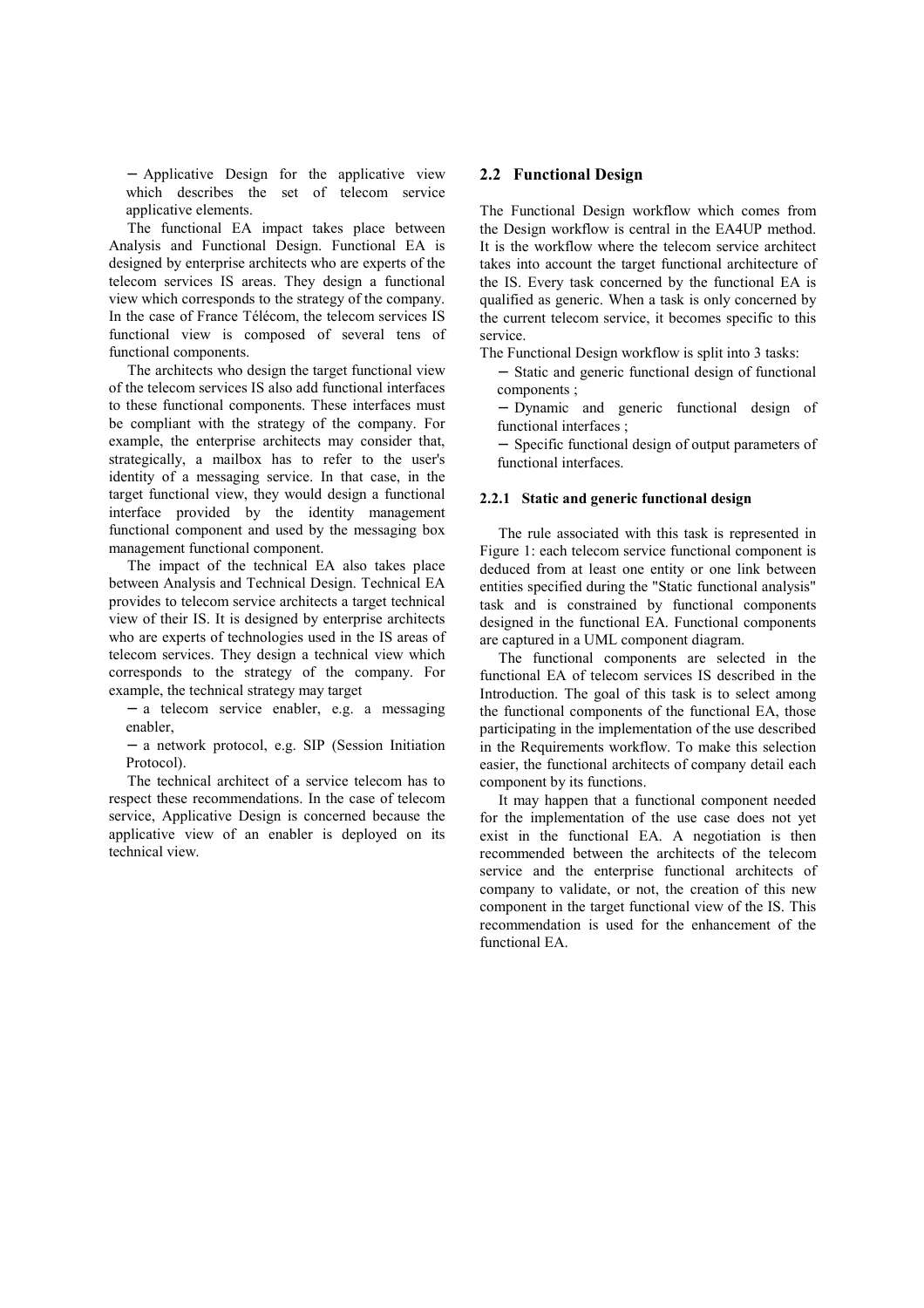

#### **Figure 1. Static and generic functional design task**

In the illustration, the entities specified during the "Static functional analysis" task are represented in Figure 2.





The functional components designed during the "Static and generic functional design" task deduced from this entity model and extracted from the functional EA are represented in Fig. 3:

− the function of message sending defines the functional component Message Sending,

− the function of user identification defines the functional component Identity Management,

− the function of message storage defines the functional component Message Storage.

#### 2.2.2 Dynamic and generic functional design

The rule associated with this task is represented in Figure 4: each functional interface designed during the



# **Figure 3. Functional design model (component) illustration**

"Static and generic functional design task" (see Section 2.2.1) carries out at least an interaction between entity instances specified during the "Dynamic functional analysis" task and is constrained by functional interfaces designed in the functional EA.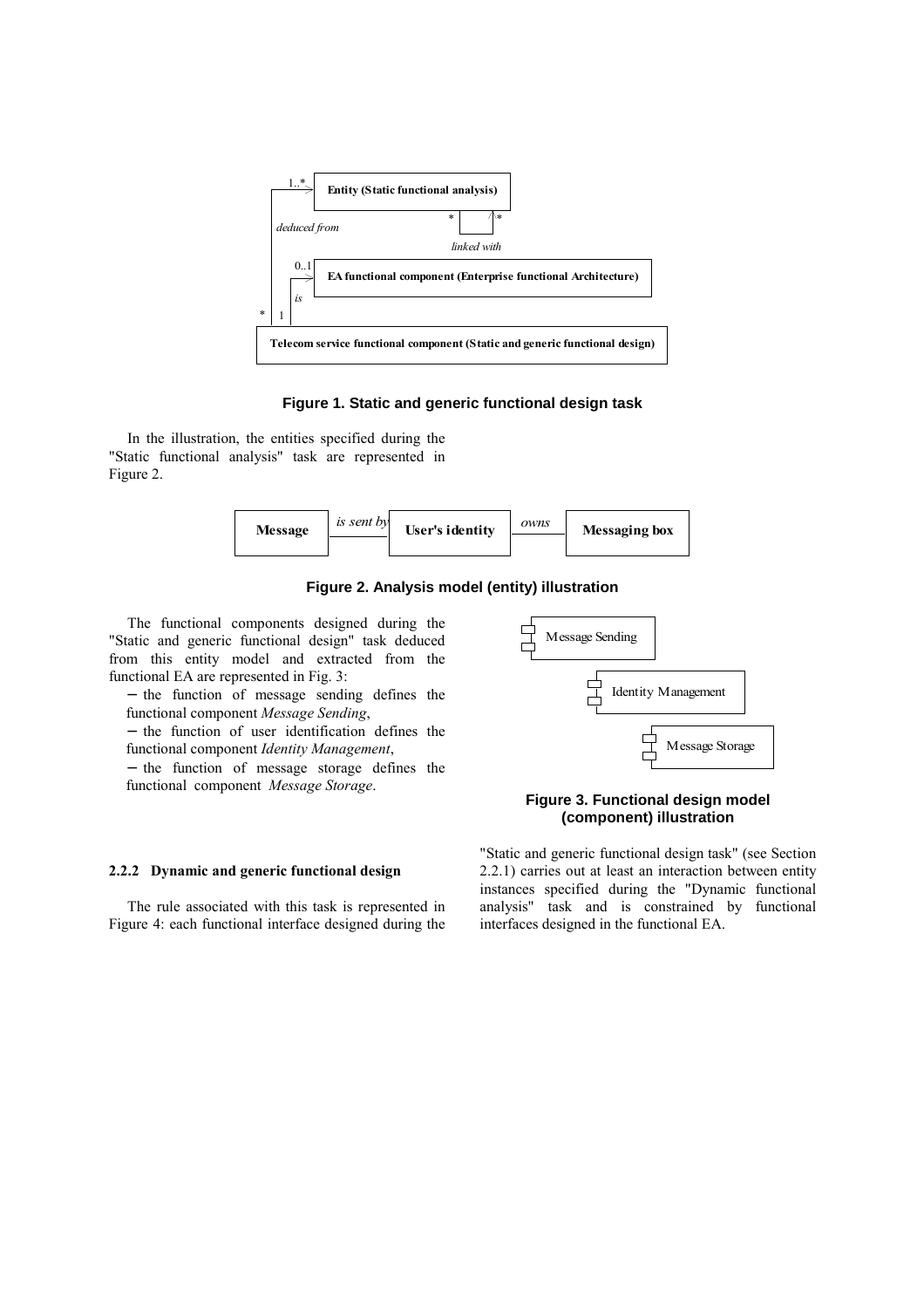

**Figure 4. Dynamic and generic functional design task** 

During this task, each step of the scenario is transformed into a sequence of interfaces provided by functional components selected in Section 2.2.1. As for functional components, it is possible that a required functional interface does not yet exist in the functional EA. A negotiation is also recommended between the architects of the service telecom and the enterprise

functional architects of company to validate, or not, the creation of this new interface in the target functional view of the IS.

The interactions between entity instances specified during the "Dynamic functional analysis" task are represented in Figure 5.



**Figure 5. Analysis model (entity instances interaction) illustration** 

The functional interfaces designed during the "Dynamic and generic functional design" task are deduced from this model of the interactions between entity instances and extracted from the functional EA as represented in Figure 6.

The link between provided functional interfaces and the scenario is the following one:

− the functional interface sendMessage provided by the component Message Sending carries out the interaction message sending request,

− the functional interface *getIdentity* provided by the component Identity Management carries out the interaction user's identification request,

− the functional interface storeMessage provided by the component Message Storage carries out the interaction message store request.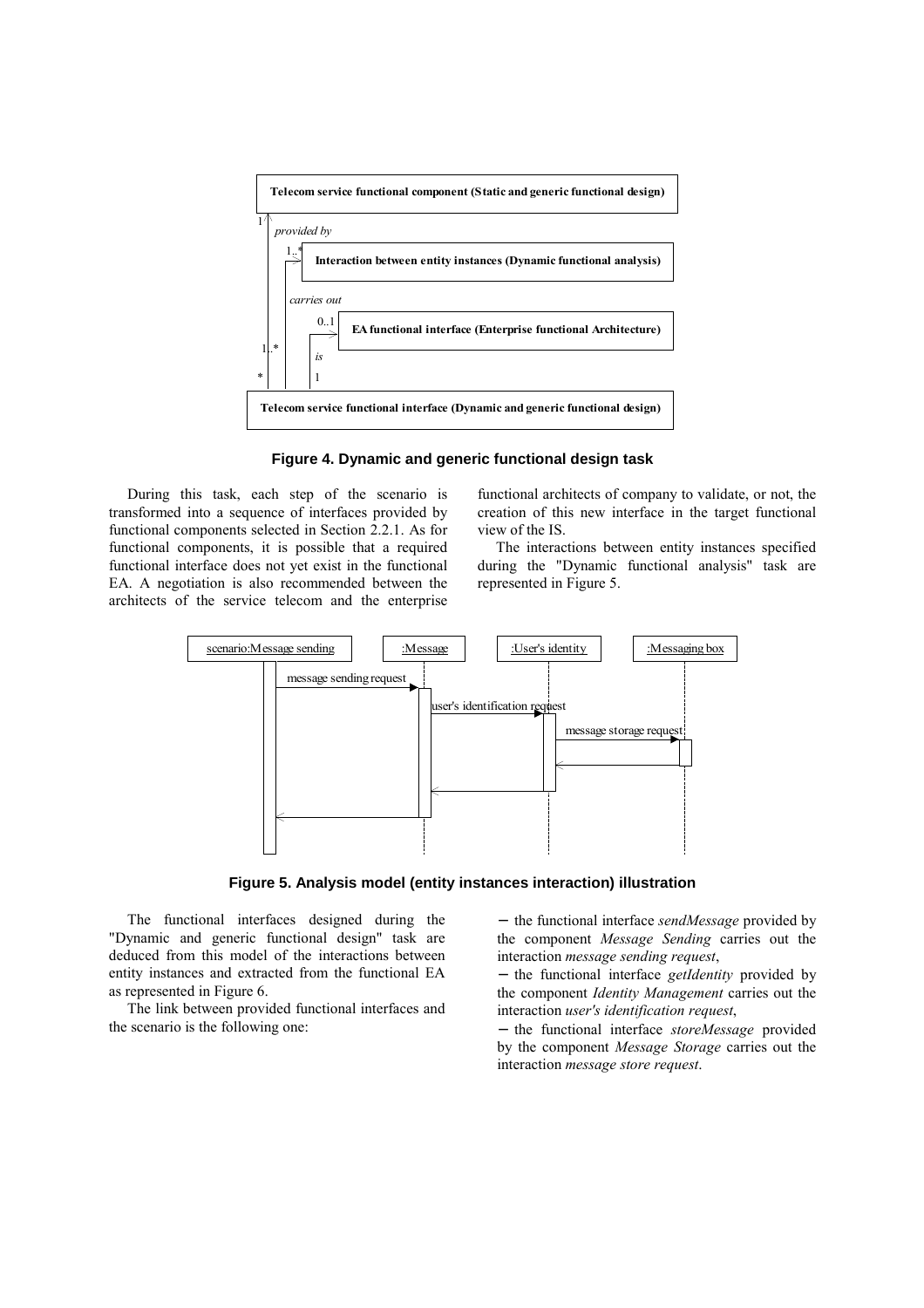

**Figure 6. Functional design model (components interaction) illustration** 

The chain of interfaces is deduced from their dependency in the scenario. The resulting functional component diagram is illustrated in Figure 7.



**Figure 7. Functional design model (interface) illustration** 



**Figure 8. Specific functional design task** 

The telecom service specificity of the functional design task is captured by the following rule: each output parameter is extracted from an entity participating to a telecom service use case. An output parameter of a functional interface is obviously produced by the functional component providing the interface.

#### 2.2.3 Specific functional design

The rule associated with this task is represented in Figure 8: each functional interface output parameter is extracted from at least one entity specified during the "Static functional analysis" task and is constrained by a functional interface designed during the "Dynamic and generic functional design" task (see Section 2.2.2). A UML sequence diagram captures each interaction between functional component instances of a scenario defined during the Requirements workflow and its output parameters resulting from the interaction.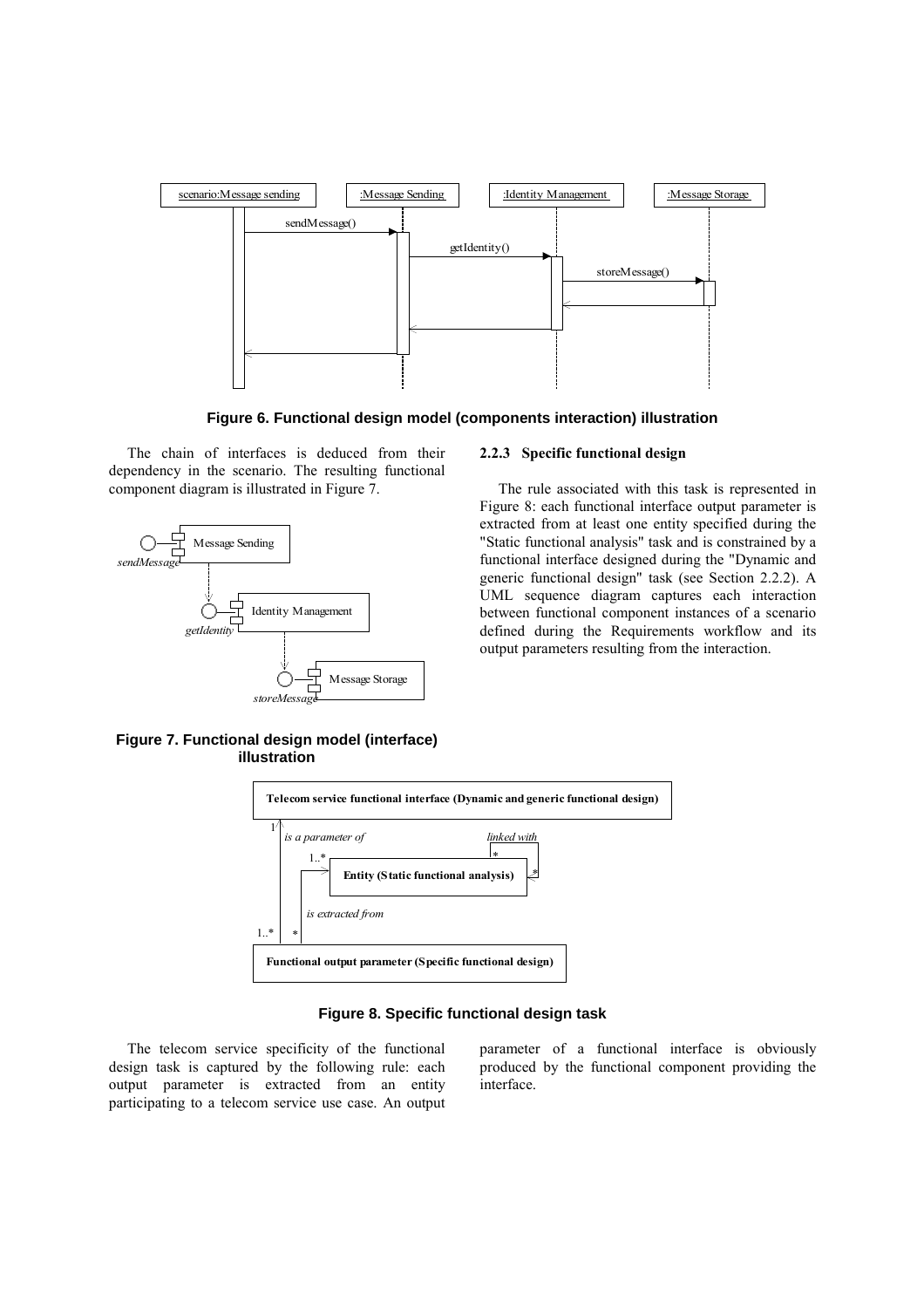Figure 9 represents output parameters of each functional interface required to realize the message sending scenario:

− the output parameter Message – Message Sending of the functional interface sendMessage is extracted from the entity Message and produced by the component Message Sending,

− the output parameter User's identity – Identity Management of the functional interface getIdentity

is extracted from the entity User's identity and produced by the component Identity Management, − the output parameter Messaging box – Message Storage of the functional interface storeMessage is extracted from the entity Messaging box and produced by the component Message Storage.



**Figure 9. Functional design model (output parameter) illustration** 

Figure 10 represents the data model deduced from the designed output parameters. Each interaction involves a dependency between output parameters seen as data. Each dependency is then drawn up with the functional interface characterizing the interaction.



**Figure 10. Functional design model (data) illustration** 

# 2.3 Technical Design

Technical Design workflow is extracted in a similar way from the Design workflow. Nodes and protocols connecting nodes are the only concepts of the Technical Design workflow, which is split into 3 tasks:

− Static technical design of the nodes of the deployment infrastructure

- − Dynamic technical design of the protocols of the deployment infrastructure
- − Detailed technical design of nodes and protocols

#### 2.3.1 Static technical design

The rule associated with this task is represented in Figure 11: each node fulfils a static technical property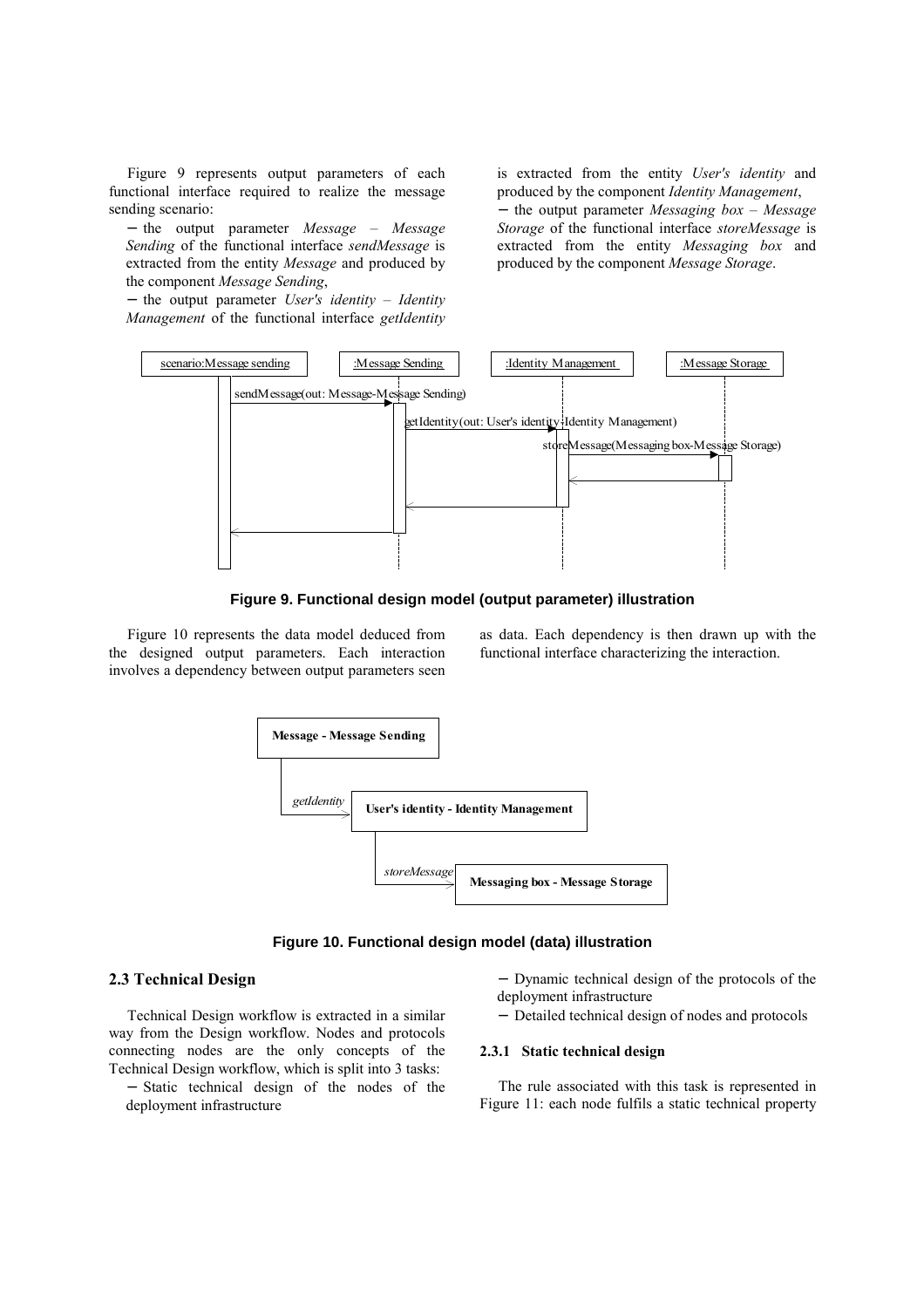specified during the "Static technical analysis" task and is constrained by a technical EA recommendation, especially for the technical choice of enabler. The telecom service architect must check this choice with non-functional requirements of the developed telecom service. A UML deployment diagram can be used to capture this.



**Figure 11. Static technical design task** 

In our example, during the "Static technical analysis" task, the specified static technical property is the link between the non-functional requirement of Storage maximum capacity of the messaging box per user and the Messaging box entity. The choice of the Storage enabler during the "Static technical design" task represented in Fig. 12 fulfils this requirement and is consistent with technical EA recommendations:

− the node Storage enabler fulfils static technical property associated with the entity Messaging box,

− the node Messaging enabler is associated with the entity Message,

− Messaging enabler and Storage enabler may be every one of them associated with the entity User's identity.



#### **Figure 12. Technical design model (node) illustration**

#### 2.3.2 Dynamic technical design

The rule associated with this task is represented in Figure 13: each protocol connecting nodes (see Section 2.3.1) is deduced from at least one dynamic technical

property specified during the "Dynamic technical analysis" task and is constrained by a technical EA recommendation. The telecom service architect must choose protocols according to non-functional requirements of the developed telecom service. This is captured in a UML deployment diagram.



**Figure 13. Dynamic technical design task** 

In our example, the FTP protocol fulfils the dynamic technical properties specified during the "Dynamic technical analysis" task:

− the link between the interaction user's identification request (from Message to User's Identity) and the non-functional requirement for an average user are 10 sent messages per day,

− the link between the interaction message store request (from User's Identity to Messaging box) and the non-functional requirement user messaging box is stored 1 time per day.

A protocol must then exist between the enablers; whatever may be the enabler associated with the entity User's Identity:

− the FTP protocol is recommended by technical EA and fulfils the non-functional requirements (see Figure 14).



**Figure 14. Technical design model (protocol) illustration**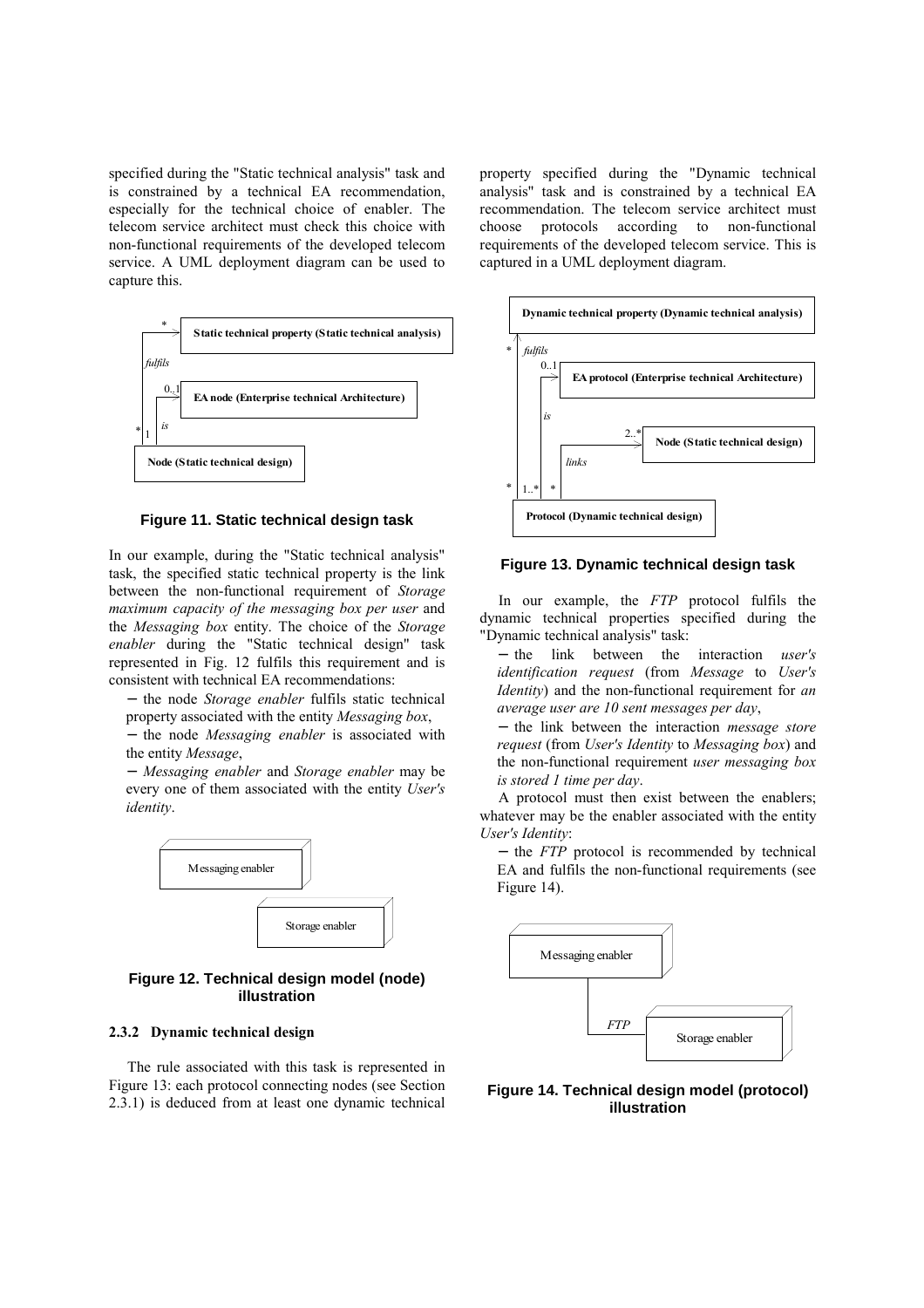#### 2.3.3 Detailed technical design

This task allows detailing of operational environments, physical nodes making up each node (see Section 2.3.1) and each communication link (see Section 2.3.2). This task is not discussed here because there is no specificity about it in this method.

# 3. Experimental validation

The EA4UP method prototyping ended in June 2007. Eleven new telecom services development projects from France Télécom and from Telekomunikacja Polska have been involved in this field test.

For the analysis framework, on average these projects specified:

- − 20 entities
- − 50 interactions between entity instances
- − 20 technical properties

It is not possible to detail here these numbers by project for a reason of data privacy.

A questionnaire with nine questions has been sent to project architects. Answers to these questions are detailed in Table 1. Four themes emerge in this questionnaire:

- − the EA4UP approach itself (Q1: approach very complicated "--", complicated "-", simple "+", very simple "++"; Q2: approach without interest "--", not very useful "-", useful "+", essential  $"++"$ ).
- − the EA4UP approach compared to previous ones (Q3: component reusability definitely worse "--", worse "-", better "+", definitely better: " $++$ "; Q4: quality definitely worse "--", worse "-", better  $"$ +", definitely better " $++$ "),
- − the EA4UP cost compared to previous approaches (Q5: designing time definitely longer "--", longer "-", shorter "+", definitely shorter  $"++"$
- the EA4UP communication capabilities (Q6: approach does not help "--", helps a little "-", give sounds background "+", is essential "++"; Q7: to work with marketing team approach is without interest "--", not very useful "-", useful "+", essential "++"; Q8: to work with architects approach is without interest "--", not very useful "-", useful "+", essential "++";  $Q9$ : to work with decision makers approach is without interest "--", not very useful "-", useful "+", essential "++").

| Projec          | Approach                 |        | Architecture |        | Cost   | Communication |                              |        |        | EA    |
|-----------------|--------------------------|--------|--------------|--------|--------|---------------|------------------------------|--------|--------|-------|
|                 | Q1                       | O2     | Q3           | O4     | Q5     | Q6            | Q7                           | Q8     | Q9     | skill |
| P <sub>1</sub>  | -                        | $++$   | $++$         | $^{+}$ | $^{+}$ | --            |                              | $++$   | $++$   | N     |
| P <sub>2</sub>  | $\overline{\phantom{a}}$ | $++$   | $+$          |        | --     |               |                              | $++$   |        | N     |
| P <sub>3</sub>  | $+$                      | $++$   | $++$         | $+$    | $+$    | $^{+}$        | $\qquad \qquad \blacksquare$ | $^{+}$ | -      | Y     |
| <b>P4</b>       | $\overline{\phantom{a}}$ | $^{+}$ | $+$          | $^{+}$ |        | $^{+}$        | -                            | $^{+}$ | $^{+}$ | N     |
| P <sub>5</sub>  | -                        | $+$    |              |        |        | $+$           | -                            |        | --     | N     |
| P <sub>6</sub>  | $+$                      | $++$   | $+$          | $++$   | $++$   | $++$          | $++$                         | $++$   | $++$   | Y     |
| P7              | $\overline{\phantom{a}}$ | $^{+}$ | $++$         | $++$   |        | $++$          | $+$                          | $^{+}$ | $^{+}$ | N     |
| P <sub>8</sub>  | $^{+}$                   | $^{+}$ | $++$         | $^{+}$ |        | $^{+}$        |                              | $^{+}$ | $^{+}$ | N     |
| P <sub>9</sub>  |                          | $+$    |              |        |        | $^{+}$        |                              | $^{+}$ | $^{+}$ | N     |
| P <sub>10</sub> | $+$                      | $++$   | $+$          | $^{+}$ | $++$   | $++$          | $+$                          | $++$   | $^{+}$ | Y     |
| P <sub>11</sub> |                          | $++$   | $++$         | $++$   |        | $^{+}$        | $+$                          | $++$   |        | N     |

## **Table 1. Detailed project architect answers to the questionnaire about EA4UP method prototyping from the smallest project P1 to the greatest P11 in terms of number of designed components**

The last column representing the EA skill of the architect is added to this results table. This skill is closely connected with favourable answers of the project architect about the method simplicity and the cost of this approach. The size of the project architecture is on the other hand not explicitly connected with architect answers.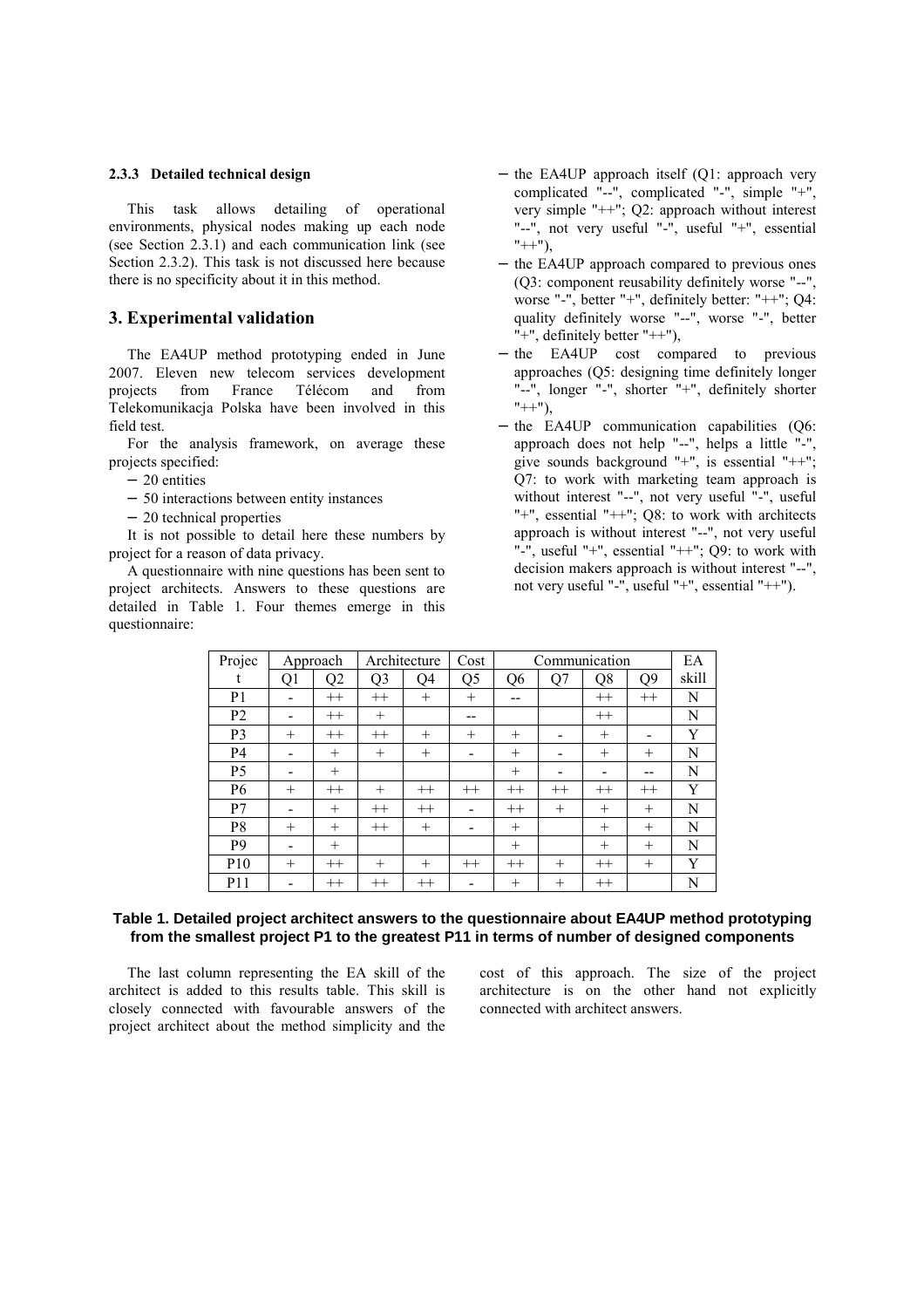

**Figure 15. Advantages (+ or ++) and drawbacks (- or --) of the EA4UP method** 

The best result of the assessment of our method synthesized in Figure 15 is for the comparison between EA4UP method and the previous approaches of the telecom service architects. The result is close to  $++$  for the component reusability.

The worst result is about the EA4UP cost. The reason is the cost of the functional EA suitability. Project noticing about designing time depends on projects (from definitely shorter to definitely longer). The functional EA knowledge is the main parameter for this noticing. This functional EA consists of several ten of functional components and functional interfaces.

EA4UP approach in spite of its complexity has a good evaluation (+) thanks to its interest for the telecom service architecture design but architects need support. For all projects, this approach is very useful for their architecture design.

With EA4UP method, the communication about the telecom service architecture is easier with other architects (between  $+$  and  $++$ ). The result is also good (+) for the communication with marketing teams and decision makers, but it is however variable (from – to  $(++)$ .

# 4. Related work

Telecom service development is considered as an object oriented development as defined by the Unified Process (UP). UP is moreover adapted for telecom service development because of its iterative feature. In our approach, the design workflow is split into 3 workflows: functional design, technical design and applicative workflows. It makes easier to involve EA constraints during telecom services development.

EA and its framework are suitable to improve telecom service component reuse. EA involved in the development process helps business, functional or technical framework sharing. For example, the SEAM approach [10] makes easier business and IT alignment. This approach is IS cartography centric but does not deal with the whole telecom service development process. Enterprise Unified Process (EUP) [8] enables an integration of UP in EA design. ODP [11] is a welladapted framework for telecommunications only if view points and concepts are taken into account. Nevertheless it is difficult to use it for development processes because of the lack of link between the technical and information view points.

From a Service Oriented Architecture perspective (SOA) [16], a telecom service is defined as an orchestration of service components. The component orchestration implements the enterprise business processes. The components defined by EA provide an accurate definition of SOA components [15]. Using EA components, the SOA objective of components reuse can be reached easier. However, if the development of SOA components highly benefits from EA, it is not the case with orchestration that does not take advantage from functional or applicative dependencies between components.

The main contribution of this paper is the use of functional and technical EA frameworks during UP development process. To allow a well EA integration, we choose the framework described in [12] with its 4 views: business, functional, technical and applicative. A benefit of this approach is to take into account the links between these views all along the development process. Moreover, the design of the dependencies between functional or applicative components brings